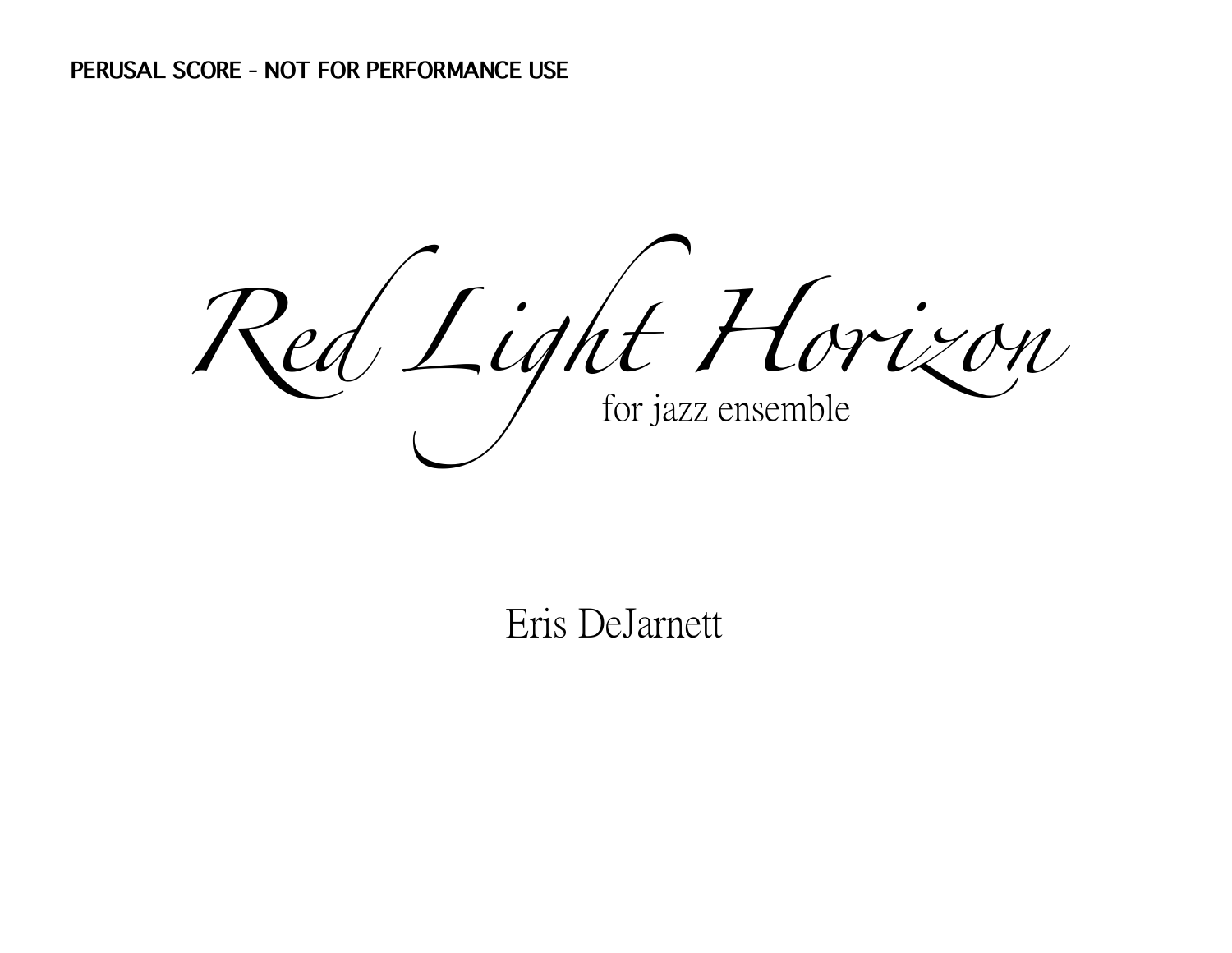## **PERUSAL SCORE - NOT FOR PERFORMANCE USE**

During the summer of 2016, I was approached by Jeff Libman, a Phoenix-area guitarist and former teacher, to participate in what was at the time a nascent effort to increase the visibility of jazz composers in the local scene. That project later became the Nash Composers' Coalition, an ensemble of composers of various ages, skill sets, and backgrounds creating new works for jazz ensemble, the instrumentation of which was determined by the group's personnel at a given time. For its inaugural concert, there were ten of us, providing an opportunity to write for either a very large combo or a very small big band, depending on how you looked at it. As I was looking to broaden my jazz music-making horizons beyond what I was doing at school, I couldn't wait to get started - and I'd already found my title.

Red Light Horizon, the concept, popped into my mind just weeks before, when I was visiting friends at Grand Valley State University in Allendale, Michigan. It was the end of a week of music-making and adventures, and one of my companions was driving us home after an evening of board games and painting. As we drove, he pointed out a group of bright red lights atop power poles in the distance. "They're for planes, but that's campus," he said. "As long as you can see those, you'll always be able to find your way home." That stuck with me, and I resolved to write a piece that embodies both the energy of those friends during that week and the joy of finding one's way home.

A note to the performers:

In the solo section, I have provided chord changes for the entire ensemble, but divide up the solos however you want! If you'd like two people soloing at a time or one or the entire ensemble, go for it. If you have members who don't want to solo, don't worry about it - I simply made sure that no one who may want to play would be without the changes.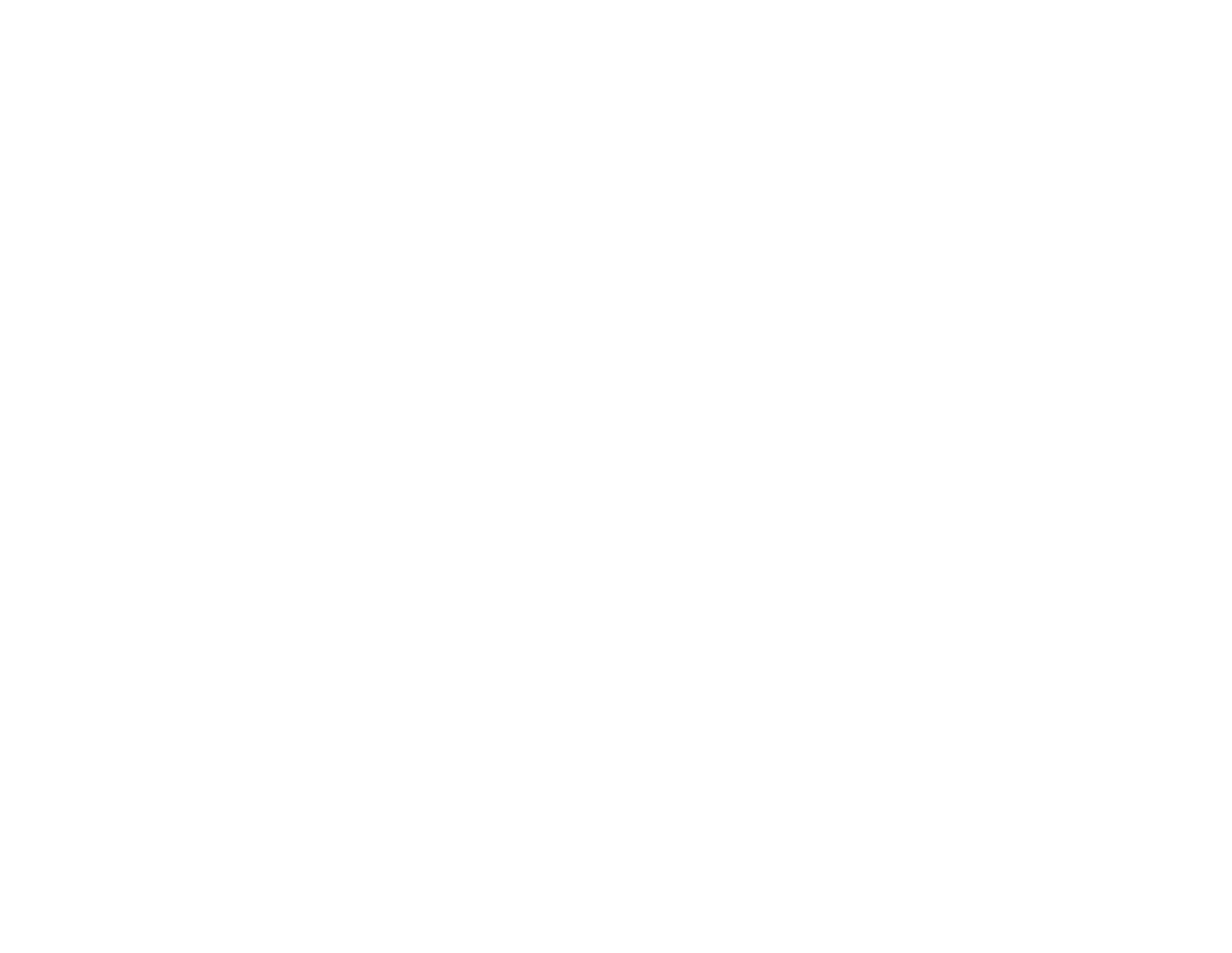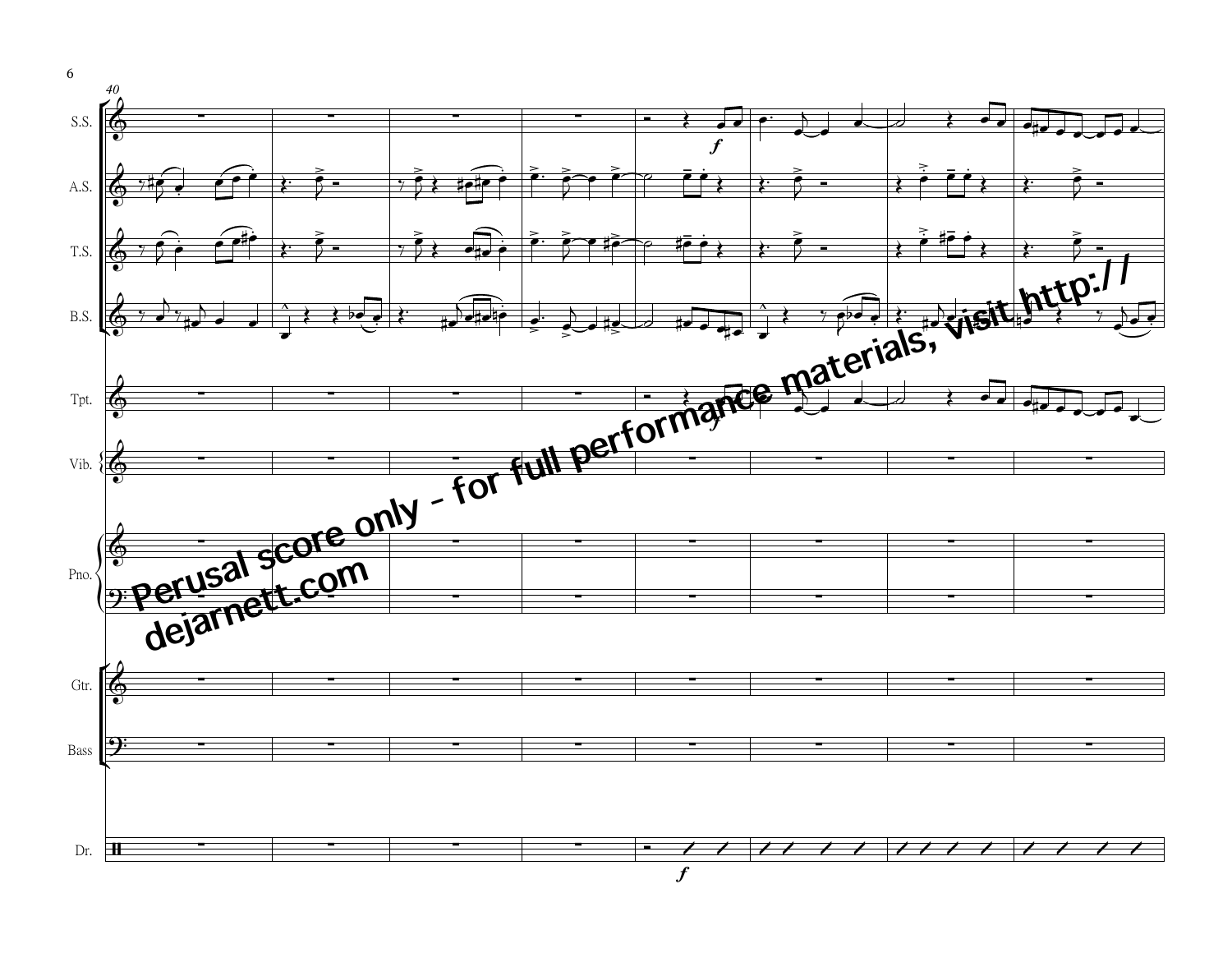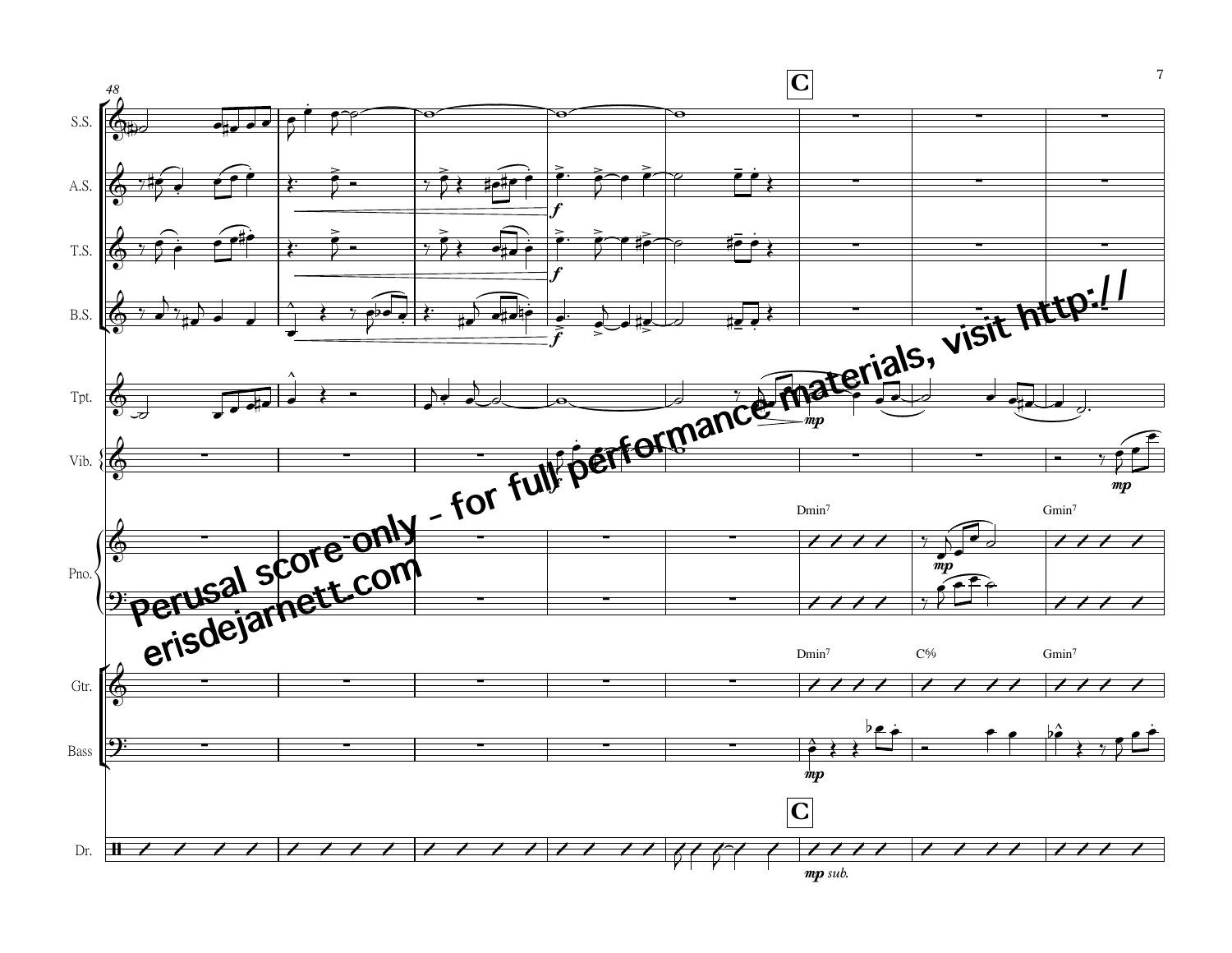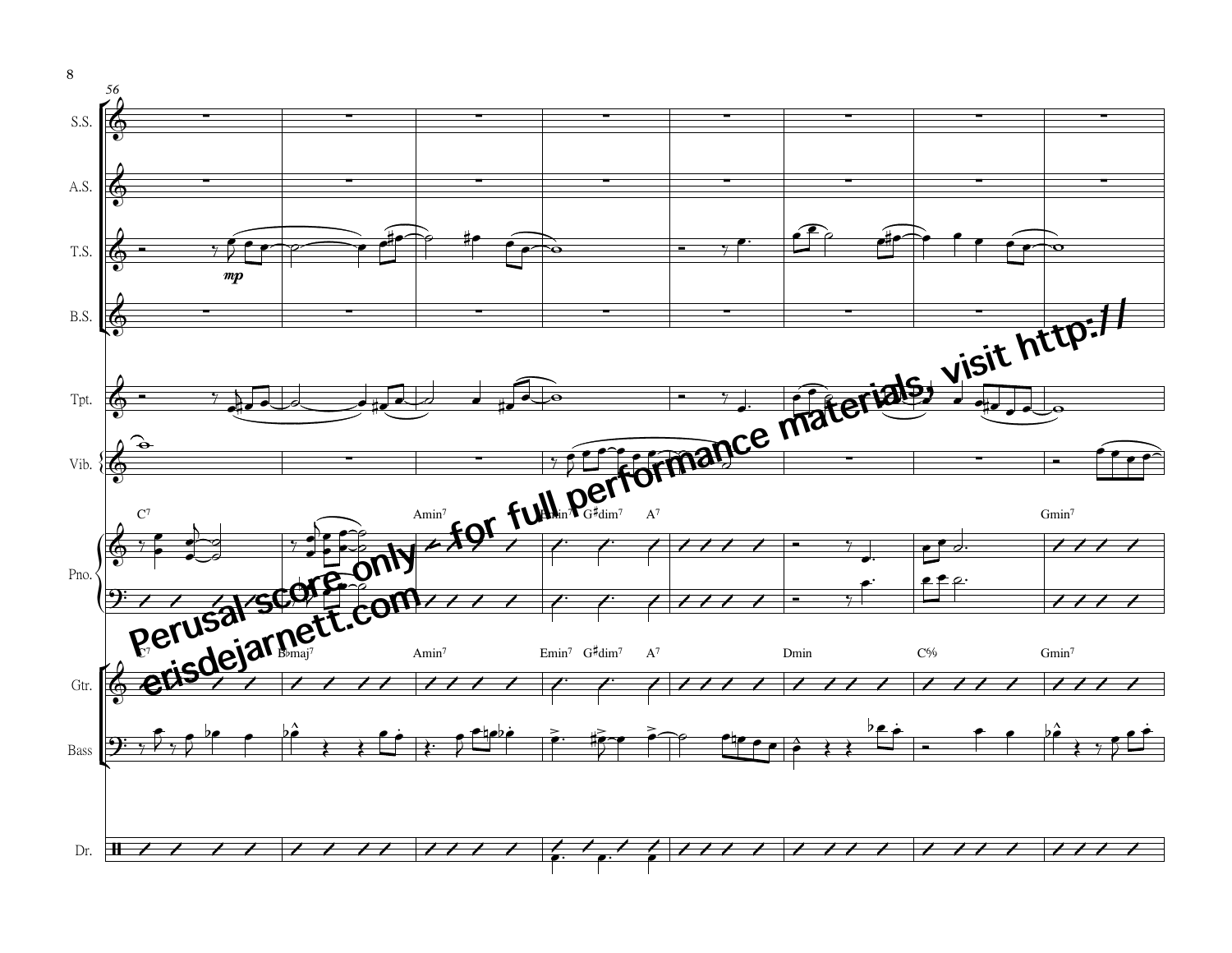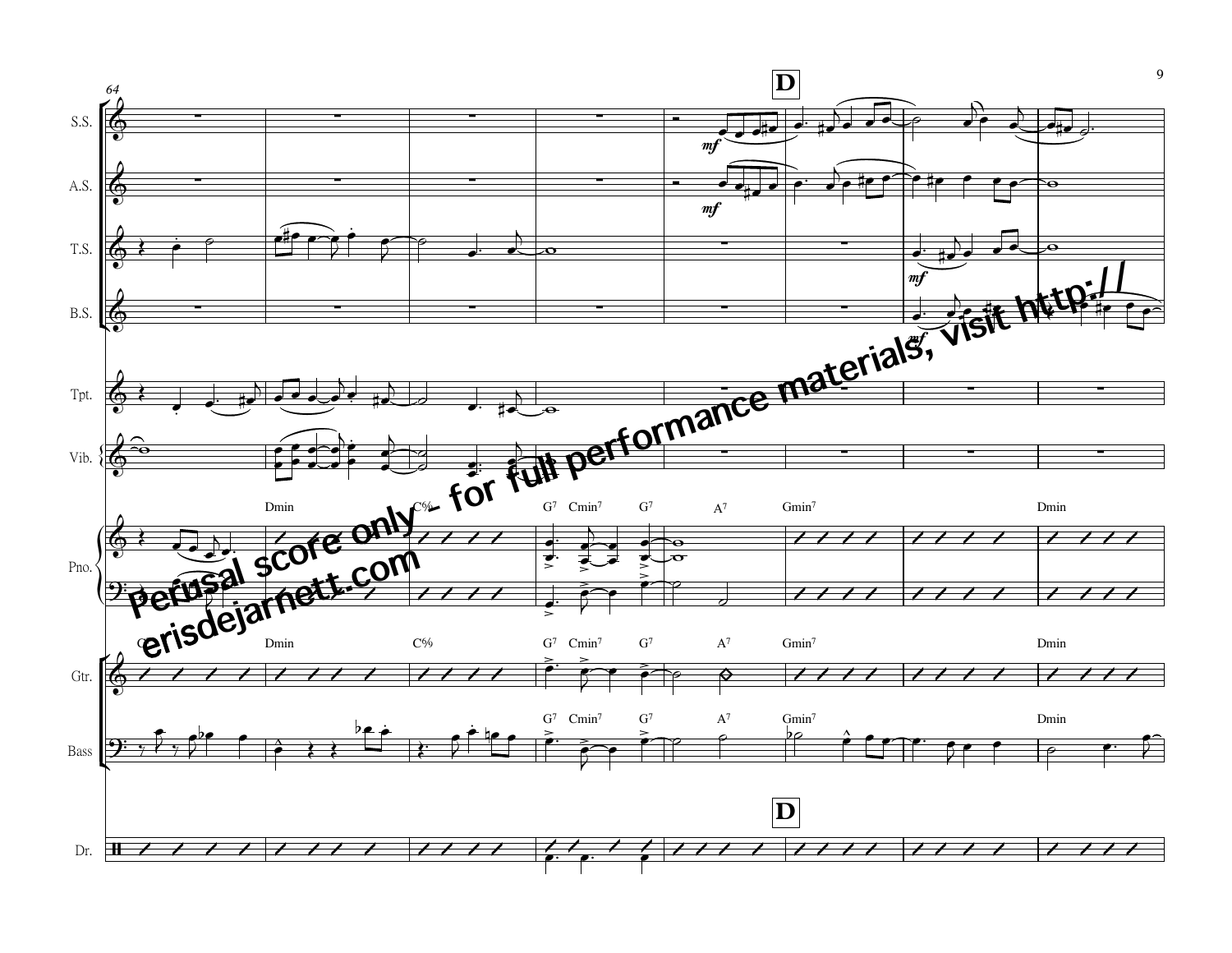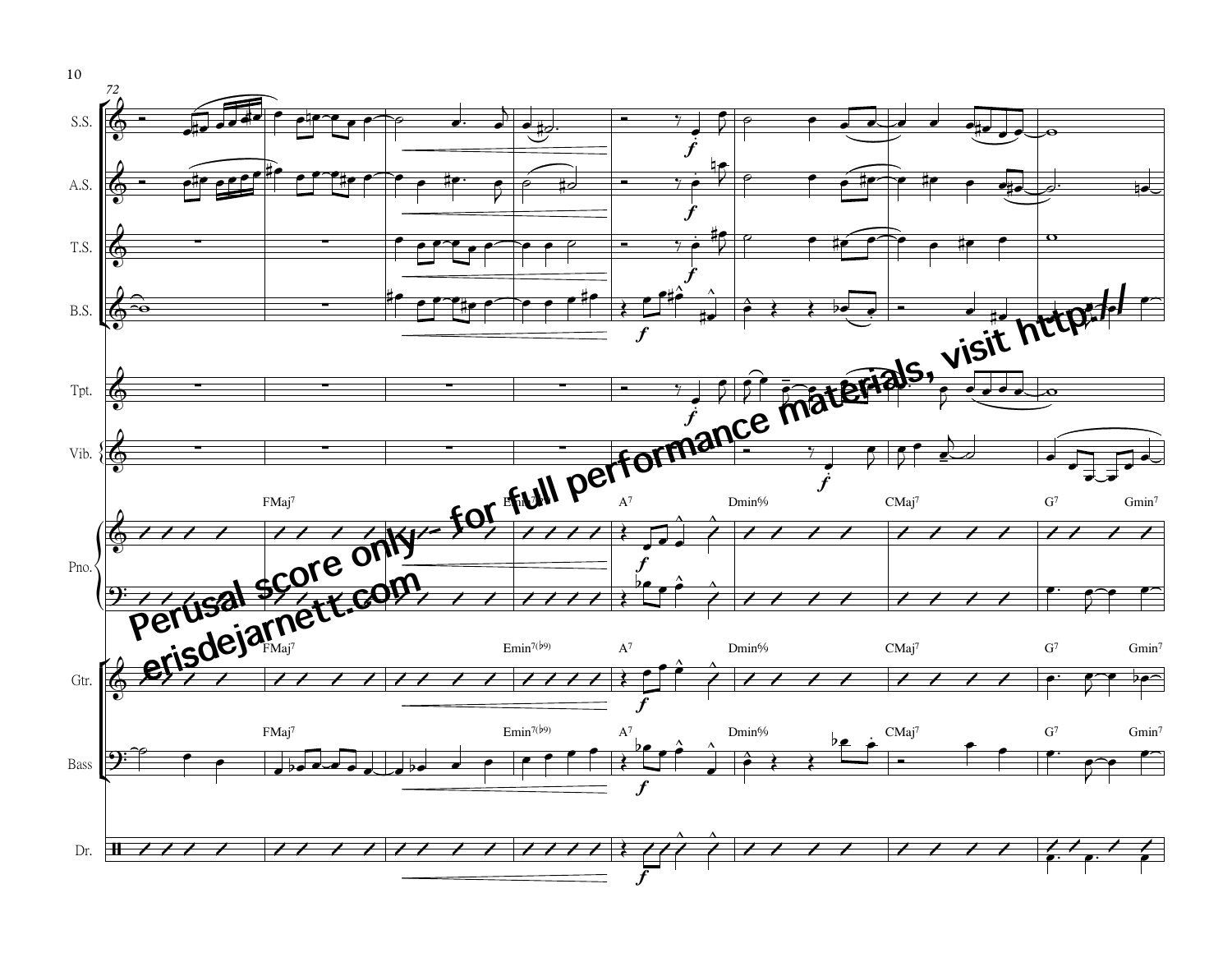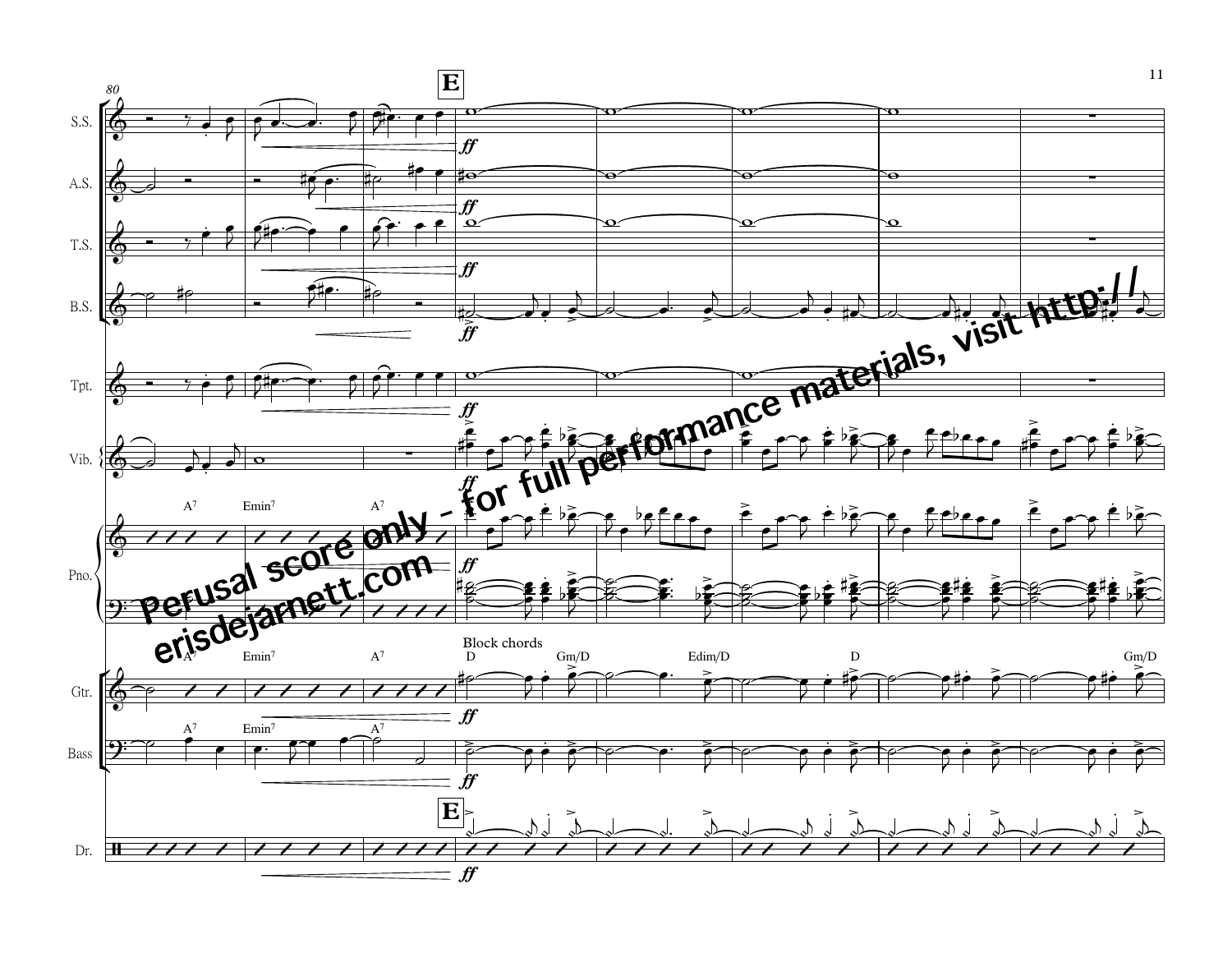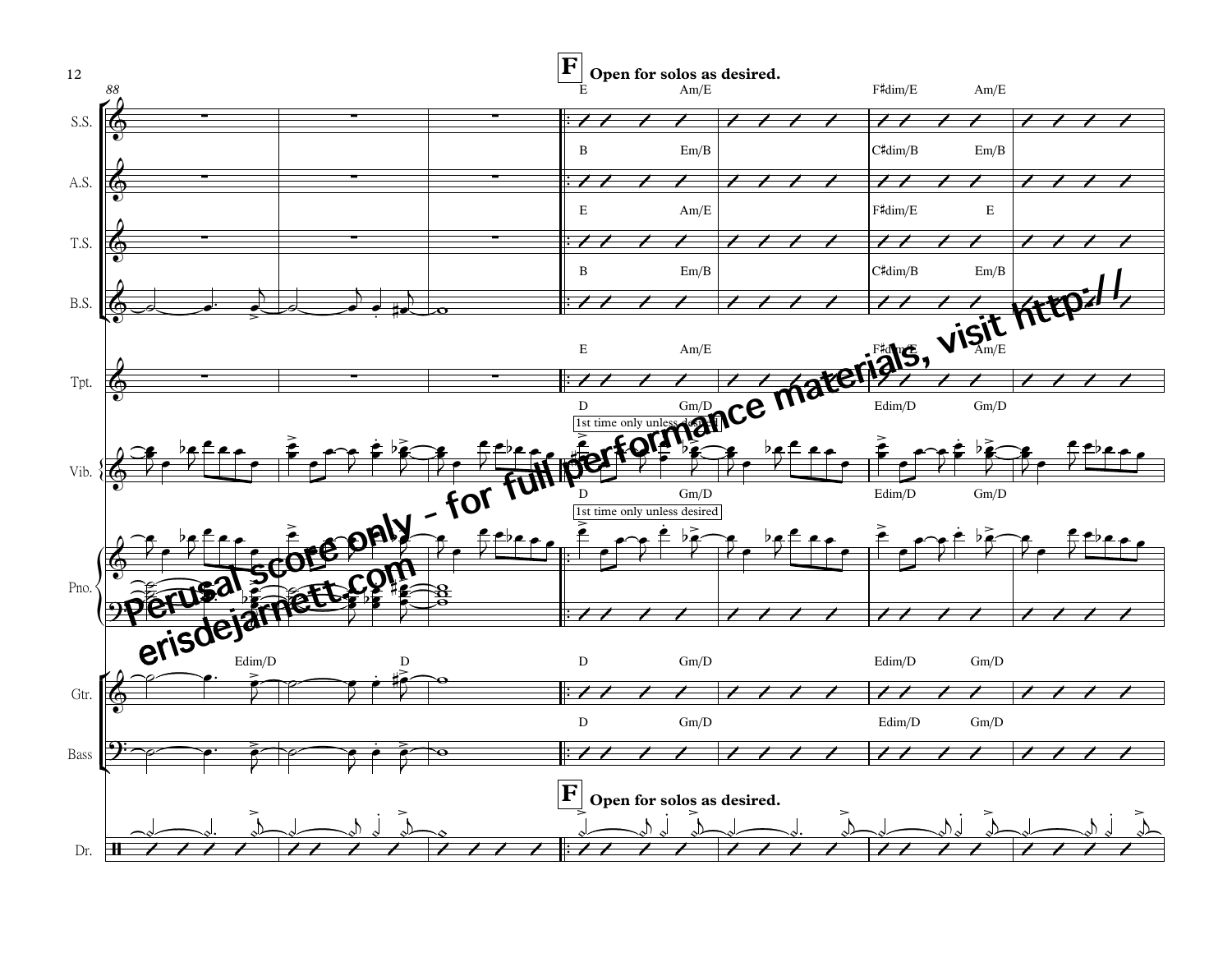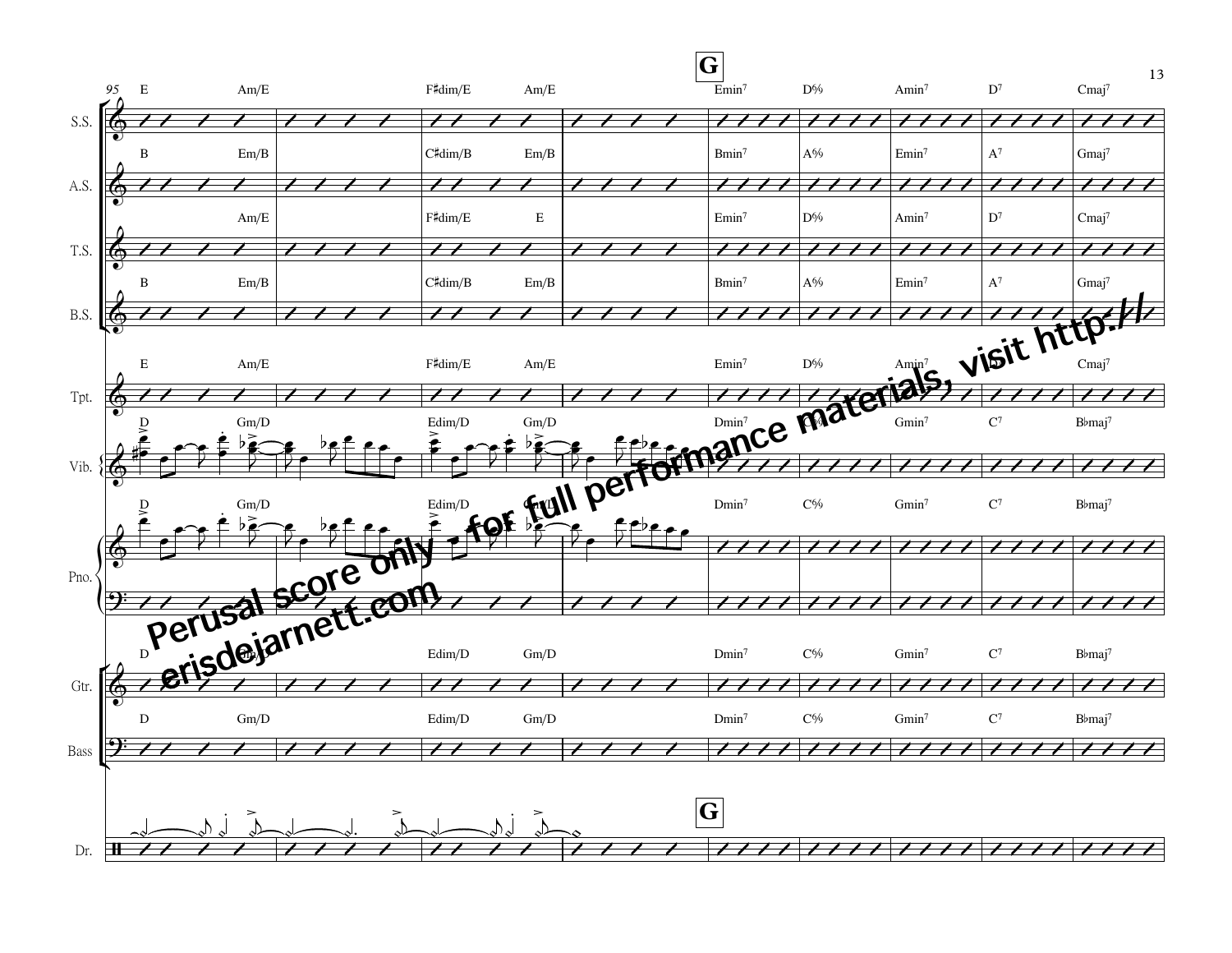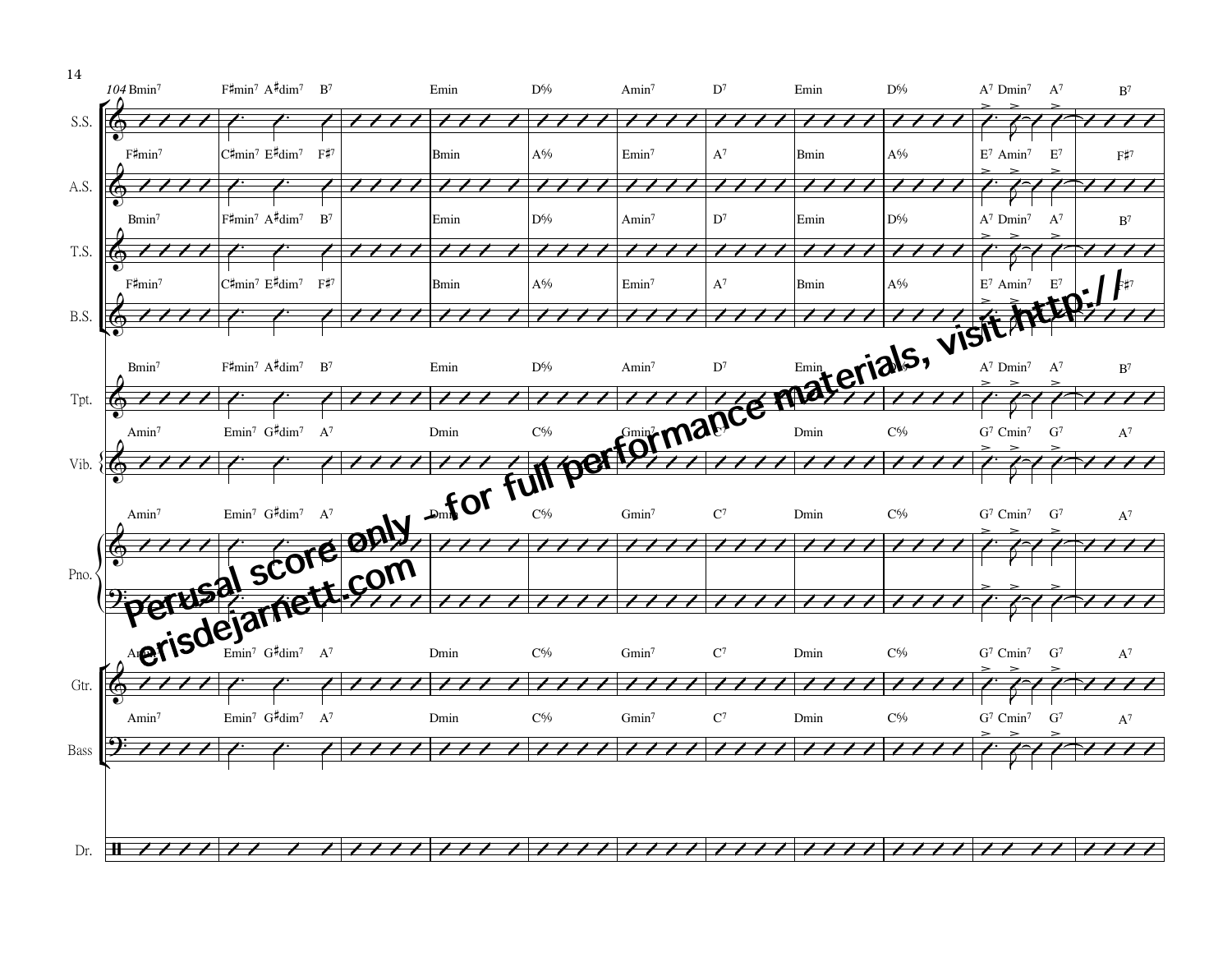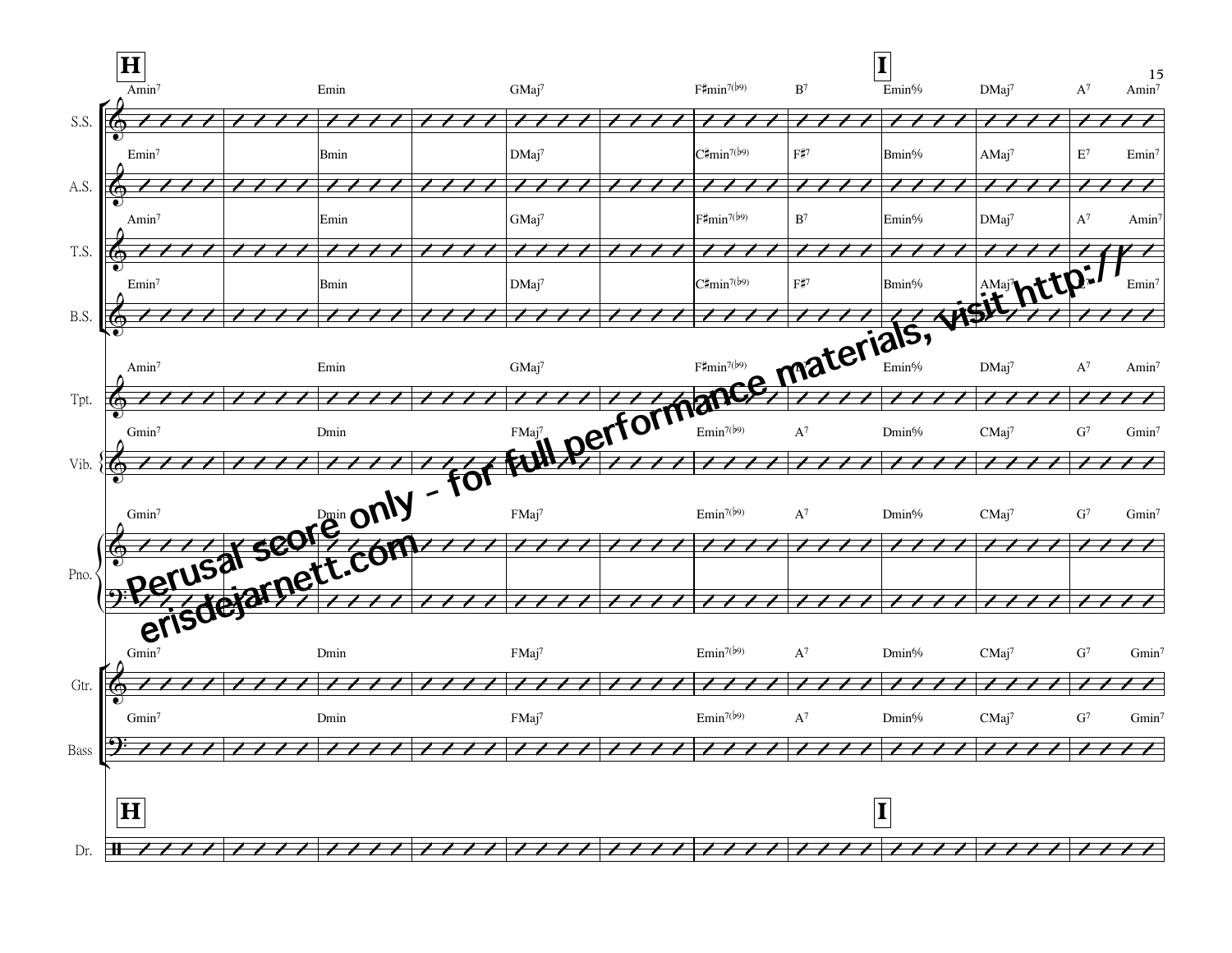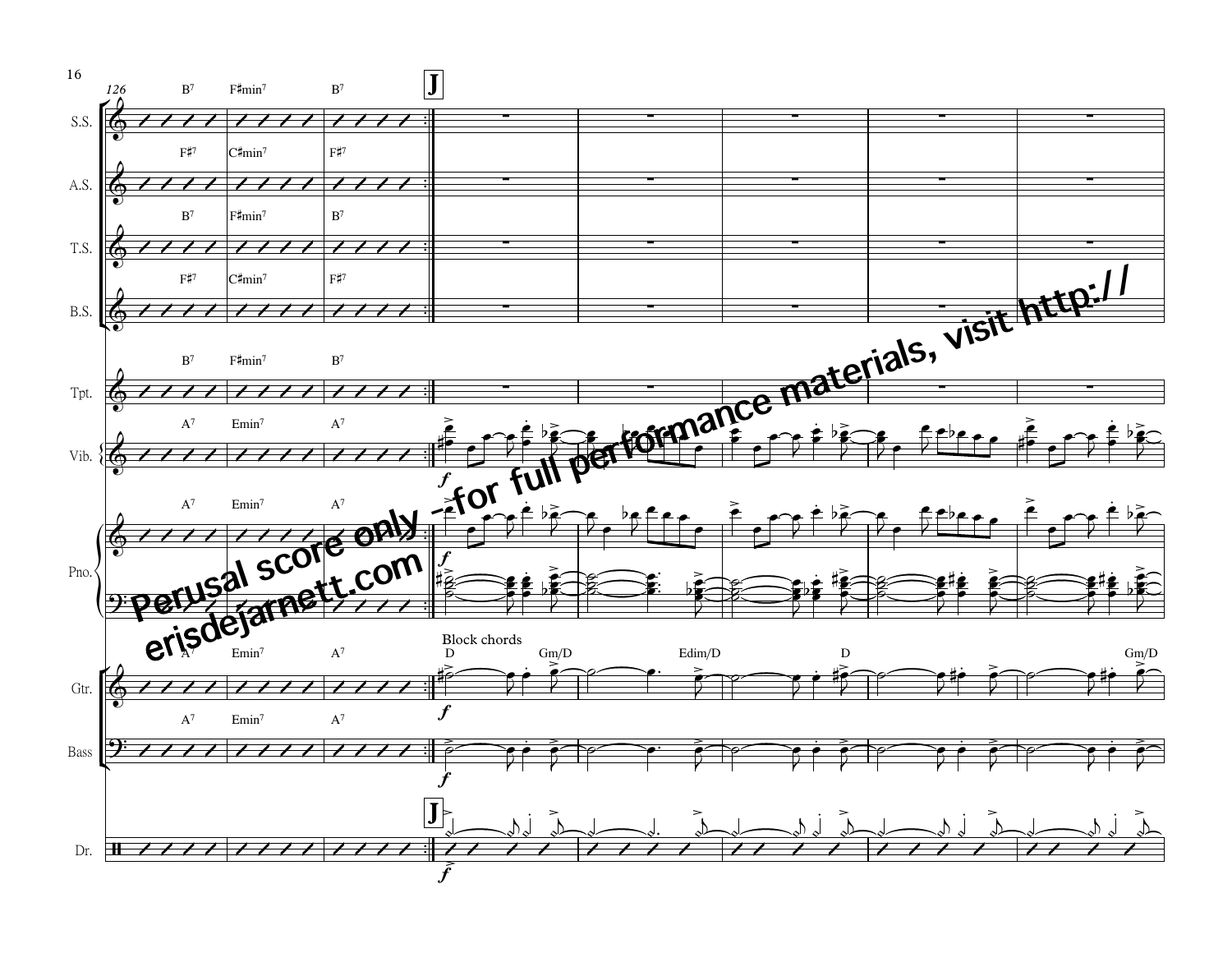

17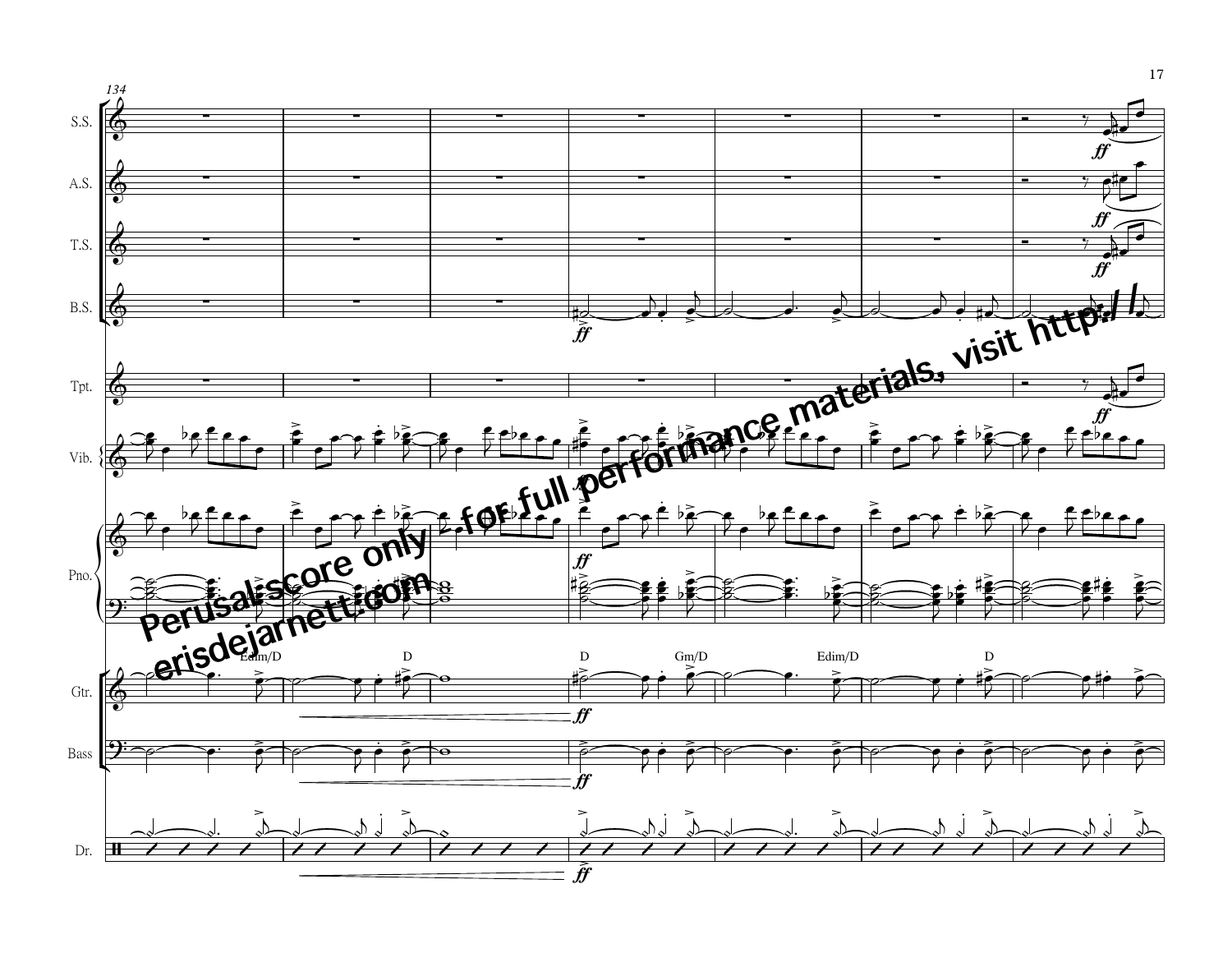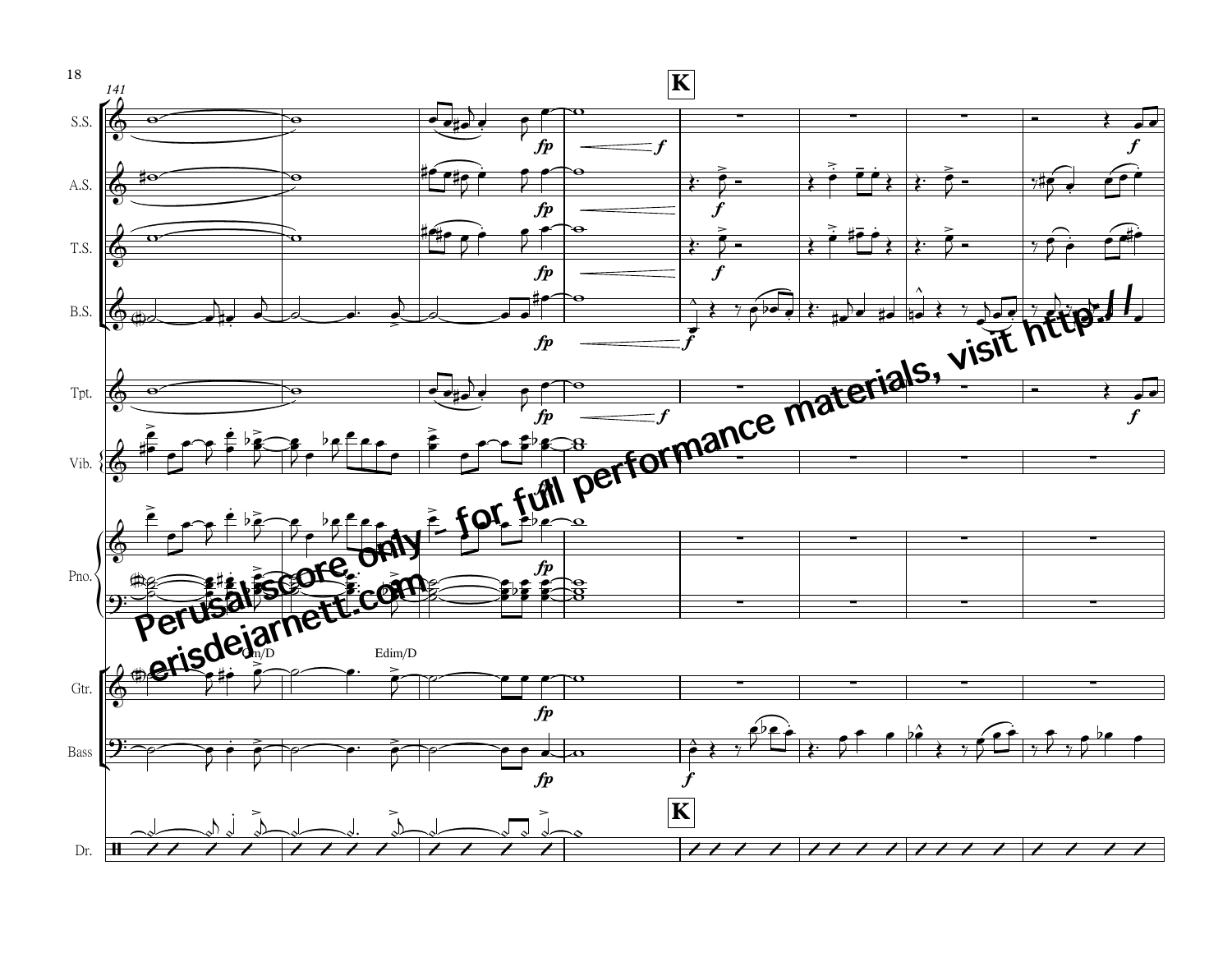

19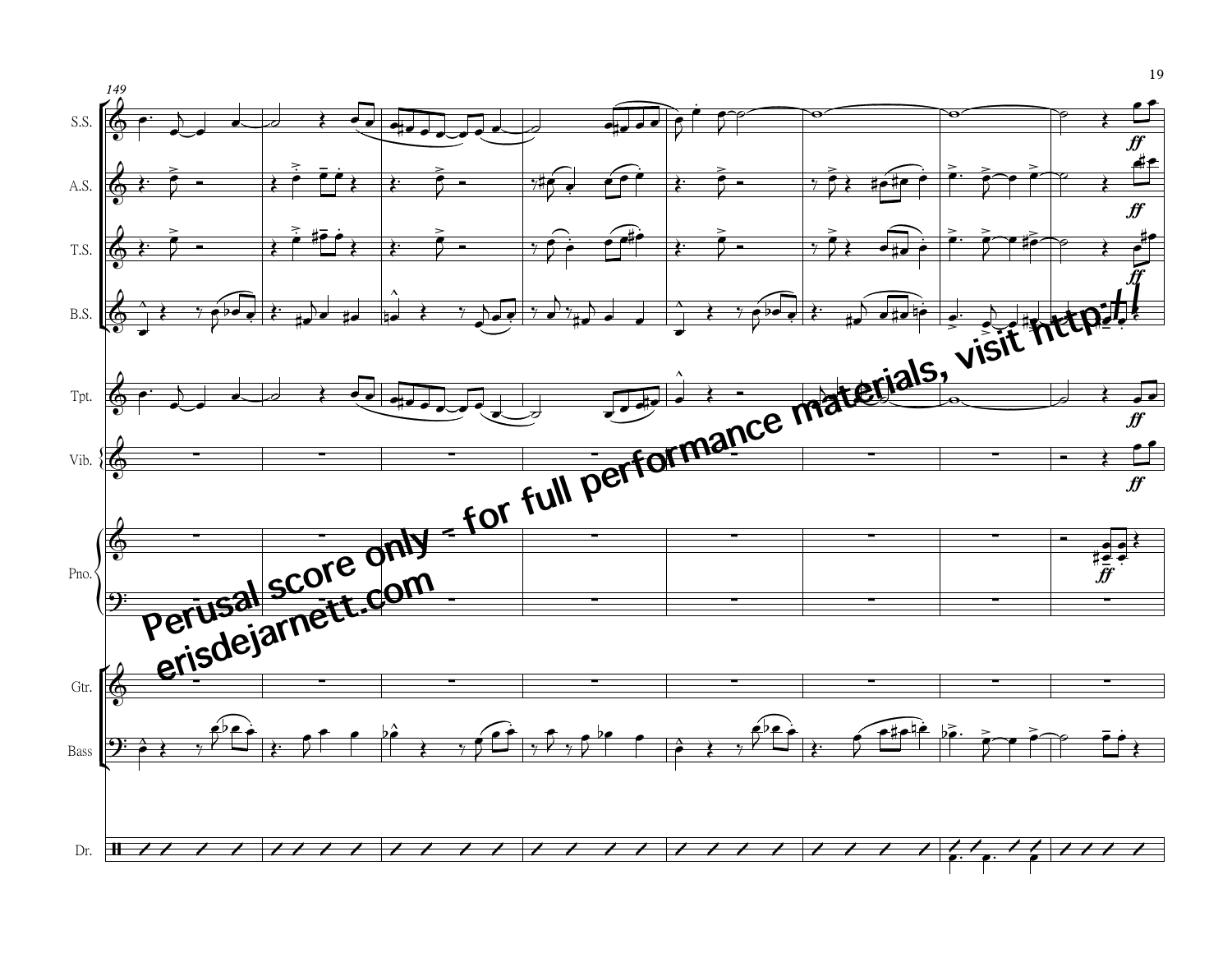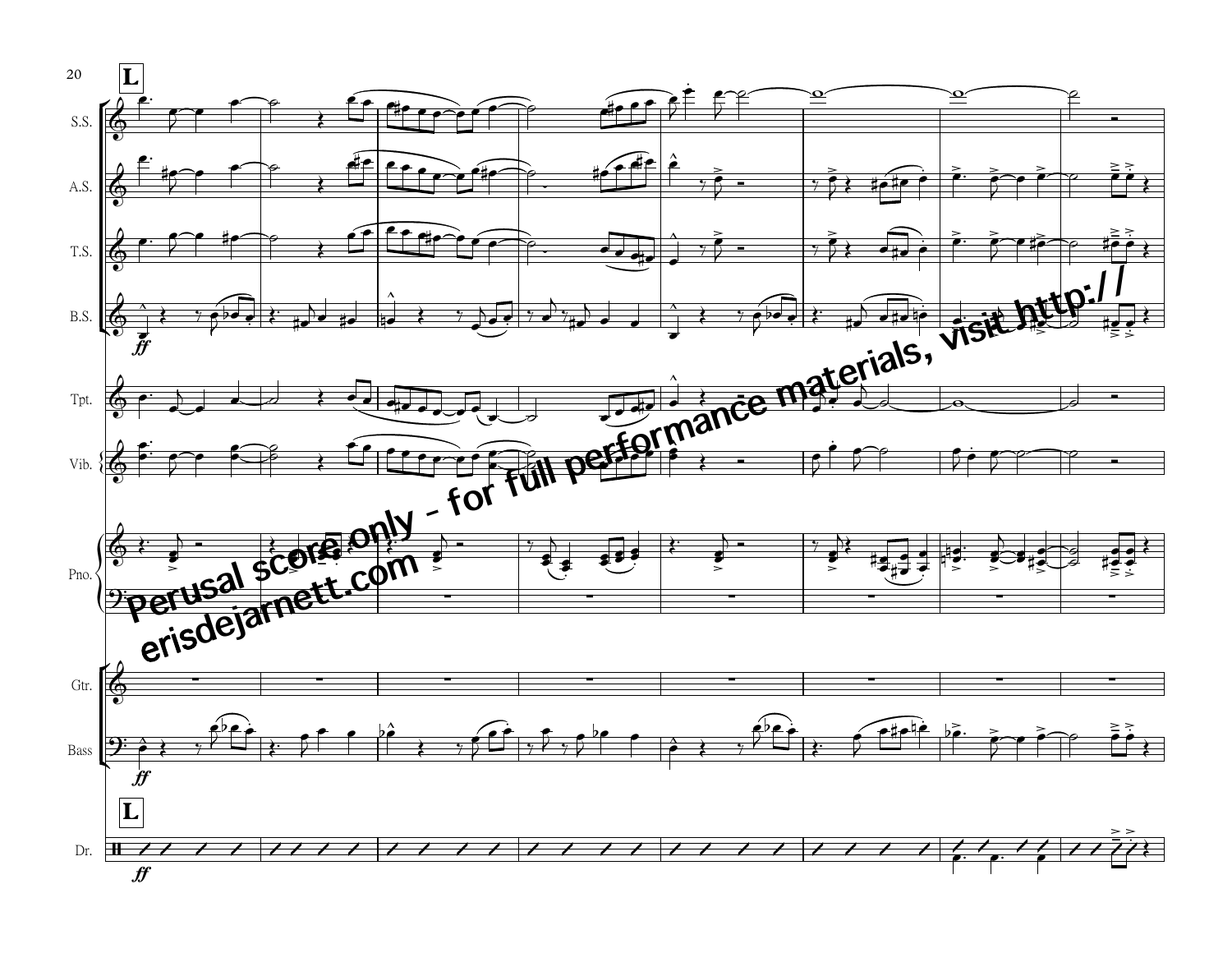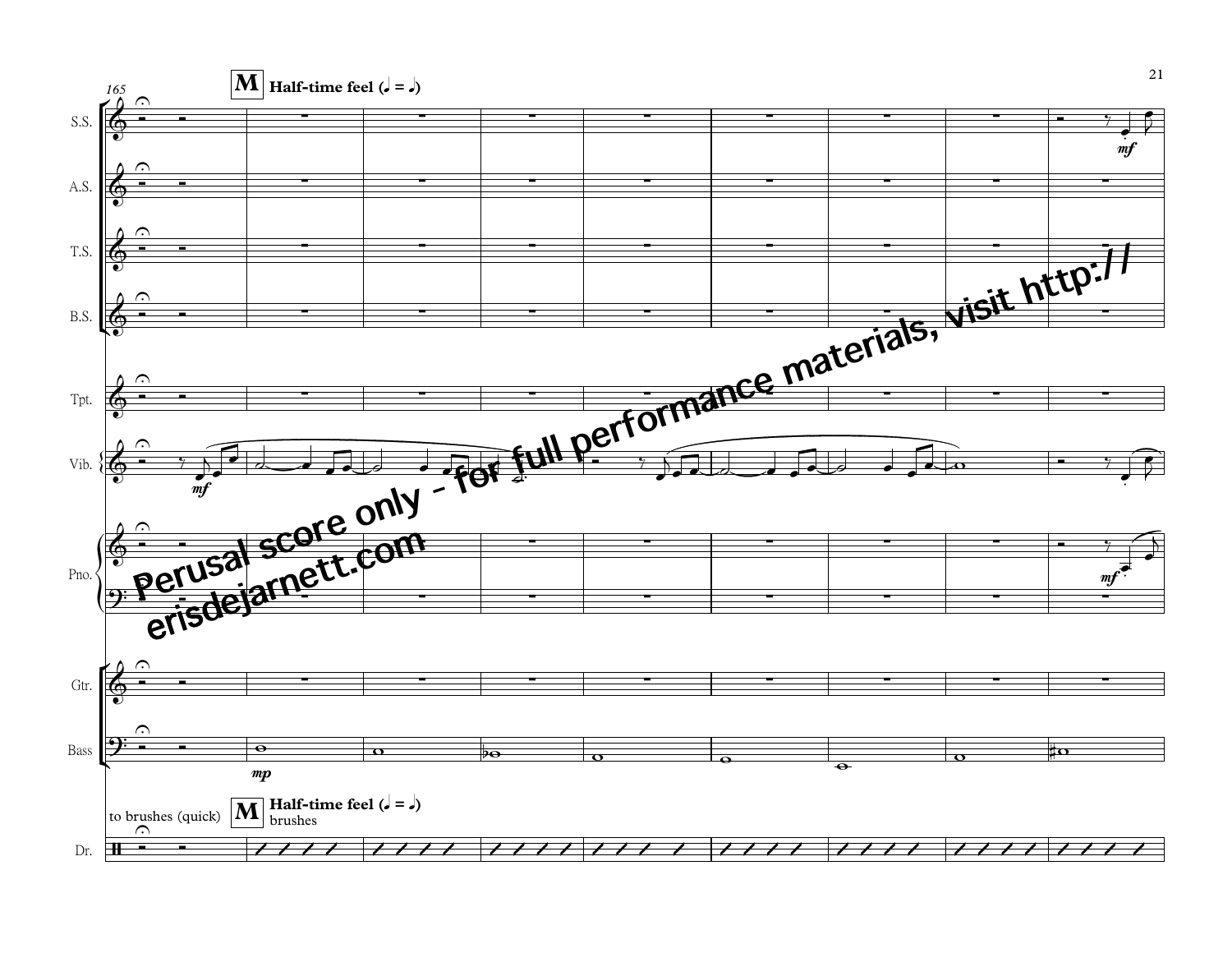